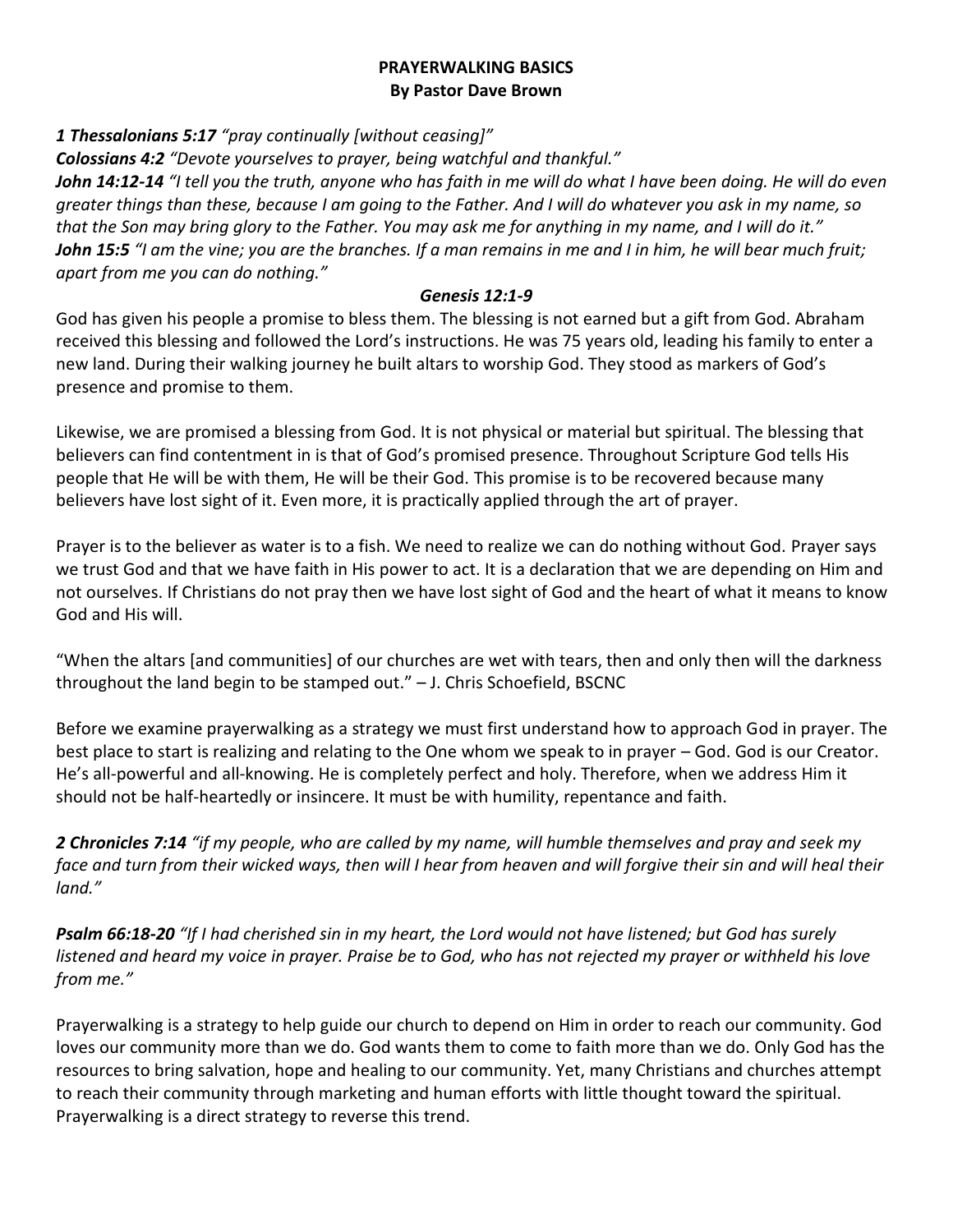Prayerwalking has three dynamics: Worshiping God, Warfaring Evil and Welcoming Holy Spirit.<sup>1</sup> This triple dynamic characterizes the purpose of prayerwalking in that of communing and bringing glory to God, spiritually interceding on behalf of others, and pronouncing God's blessing upon communities to invite God's Spirit to work in that area. Prayerwalking is "praying onsite with insight".<sup>2</sup> It reflects a lifestyle of praying, per 1 Thessalonians 5:17. Here are some more descriptions to help us understand and value prayerwalking.

- **Prayerwalking is praying with vision.** As with any prayer, it is believing God to do the impossible. It is seeing the potential for God to move and for His Kingdom to be advanced in communities, homes and lives. *"Now to him who is able to do immeasurably more than all we ask or imagine, according to his power that is at work within us, to him be glory in the church and in Christ Jesus throughout all generations, for ever and ever! Amen." Ephesians 3:20-21*
- **Prayerwalking is praying intentionally.** It takes preparation and action to go on a prayerwalk. Rather than praying reactively to circumstances or needs it prays in advance for God to work and move in lives and communities.
	- $\circ$  Pray using Scripture gives intentionality. Prepare your prayers by allowing God's Word to guide and focus your prayers. Bring a Bible or some verses written down to guide your praying.
		- John 17
			- v. 6-12 Pray for eternal security, protection and salvation
			- v. 13 Pray for them to find joy in Christ
			- v. 14-19 Pray for their spiritual growth, sanctification
			- v.20-25 Pray for unity among believers in effort to spread the gospel
		- Paul's prayers, et al.
			- Ephesians 1:18-19; 3:14-19; Colossians 1:9-11; 1 Thessalonians 3:12-13; 2 Thessalonians 1:11-12
	- o Pray for people to seek God and for God to use you & our church to bring them the gospel.
- **Prayerwalking is praying missionally.** As a missionary, you will learn about a specific context of people, neighborhood, culture, values and dynamics. You seek to enter a community to know, love and lead others to Jesus. It will increase awareness and understanding of people and their needs.
	- o Praying nearer results in praying dearer and clearer. Compassion, sympathy and even empathy are developed when a community has actual names, faces and homes.
	- o Pray using your senses. Be aware of sounds, sights and smells to inform you about people and needs. Keep your eyes open and walk slowly that you can take in what you are experiencing. Make mental or written notes about significant things you encounter that will give you insight on what God is doing or how God may want to reach people.
	- $\circ$  Pray against principles not people. In other words, unbelievers are not the enemy, Satan and his lies are. Avoid an 'us against them' mentality.
- **Prayerwalking is praying evangelistically.** The goal of our prayers is that God will open doors to speak about the gospel or draw people to having opportunities to hear the gospel. Prayer is the work of preevangelism, it breaks down spiritual barriers and strongholds and paves the way for the gospel to be planted and harvested.
	- $\circ$  Prepare for divine encounters. As you are praying, someone may ask you what you're doing or begin a conversation with you. Feel free to talk with them and perhaps even share the gospel or leave information with them about the gospel and our church (cf. *Acts 8:26-40*).
- **Prayerwalking praying openly.** Though you will be seen the goal is not to make a scene. Indeed, your praying in public will be giving testimony to faith in God but the goal is not to be intrusive or disturbing to anyone. Wear appropriate clothing for walking and that will not deter from a gospel testimony.
	- o Be open to the Spirit's leading or prompting of prayers or actions to take.

 $<sup>2</sup>$  Ibid.</sup>

 $\overline{a}$ 

<sup>&</sup>lt;sup>1</sup> Prayerwalking: Praying On-site with Insight by Steve Hawthorne.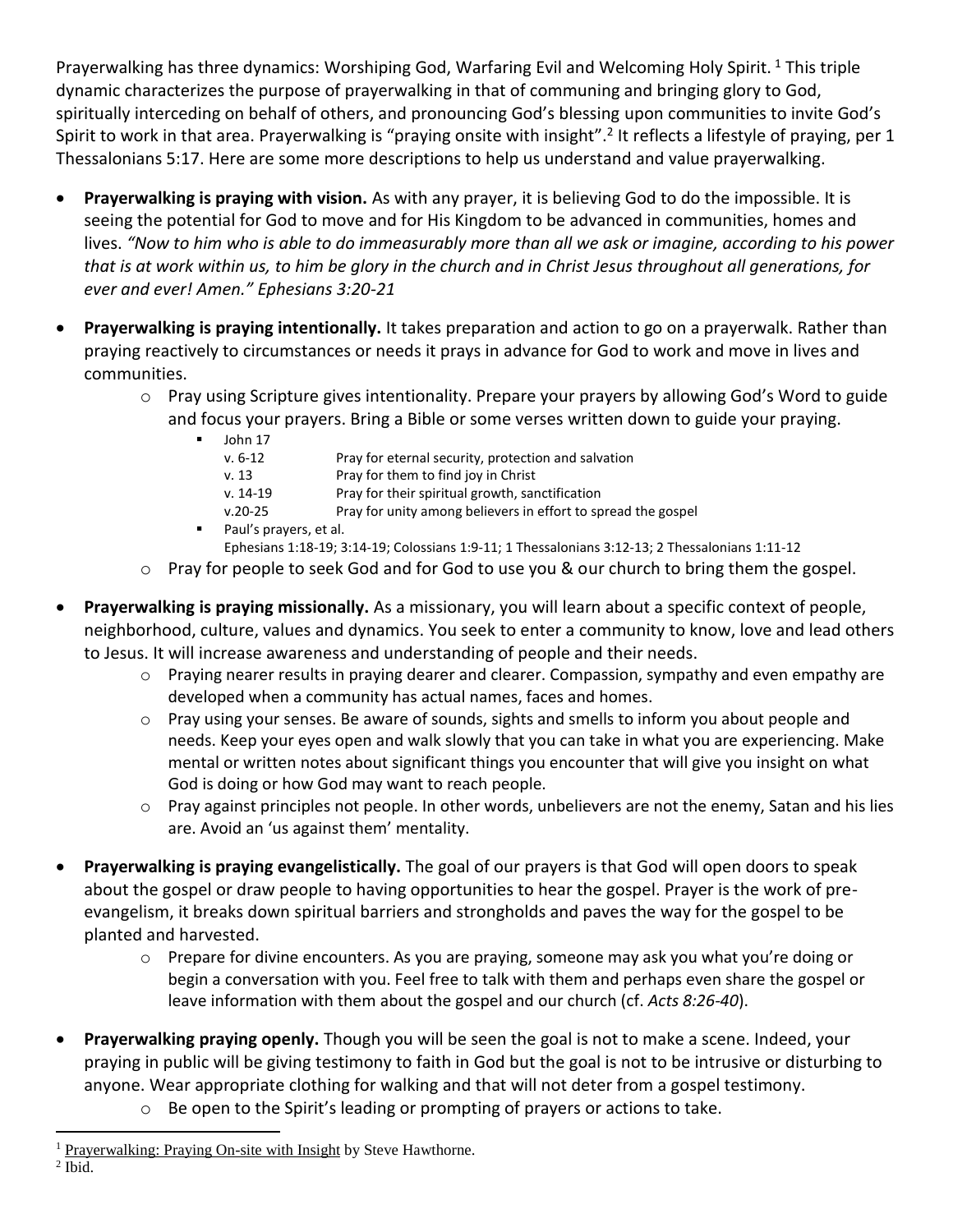# **PRAYERWALKING VERSES PRAY for…**

#### **God to open eyes to salvation**

Ephesians 1:18 "I pray also that the eyes of your heart may be enlightened in order that you may know the hope to which He has called you, the riches of His glorious inheritance..." John 6:44 "No one can come to [Jesus] unless the Father who sent [Jesus] draws him."

#### **God to bring light from darkness**

2 Corinthians 4:4,6 "The god of this age (Satan) has blinded the minds of unbelievers, so that they cannot see the light of the gospel of the glory of Christ, who is the image of God. For God, who said, 'Let light shine out of darkness,' made his light shine in our hearts to give us the light of the knowledge of the glory of God in the face of Christ."

### **Holy Spirit to convict sin**

John 16:8 "When the Holy Spirit comes, he will convict the world of guilt in regard to sin and righteousness and judgment"

### **People to confess sin and trust Jesus**

John 5:24 "whoever hears My word and believes Him who sent me has eternal life and will not be condemned; he has crossed over from death to life."

Acts 3:19 "Repent, then, and turn to God, so that your sins may be wiped out, that times of refreshing may come from the Lord"

# **PRAYERWALKING VERSES PRAY for…**

#### **God to open eyes to salvation**

Ephesians 1:18 "I pray also that the eyes of your heart may be enlightened in order that you may know the hope to which He has called you, the riches of His glorious inheritance..." John 6:44 "No one can come to [Jesus] unless the Father who sent [Jesus] draws him."

#### **God to bring light from darkness**

2 Corinthians 4:4,6 "The god of this age (Satan) has blinded the minds of unbelievers, so that they cannot see the light of the gospel of the glory of Christ, who is the image of God. For God, who said, 'Let light shine out of darkness,' made his light shine in our hearts to give us the light of the knowledge of the glory of God in the face of Christ."

### **Holy Spirit to convict sin**

John 16:8 "When the Holy Spirit comes, he will convict the world of guilt in regard to sin and righteousness and judgment"

# **People to confess sin and trust**

#### **Jesus**

John 5:24 "whoever hears My word and believes Him who sent me has eternal life and will not be condemned; he has crossed over from death to life."

Acts 3:19 "Repent, then, and turn to God, so that your sins may be wiped out, that times of refreshing may come from the Lord"

# **PRAYERWALKING VERSES PRAY for…**

#### **God to open eyes to salvation**

Ephesians 1:18 "I pray also that the eyes of your heart may be enlightened in order that you may know the hope to which He has called you, the riches of His glorious inheritance..." John 6:44 "No one can come to [Jesus] unless the Father who sent [Jesus] draws him."

### **God to bring light from darkness**

2 Corinthians 4:4,6 "The god of this age (Satan) has blinded the minds of unbelievers, so that they cannot see the light of the gospel of the glory of Christ, who is the image of God. For God, who said, 'Let light shine out of darkness,' made his light shine in our hearts to give us the light of the knowledge of the glory of God in the face of Christ."

#### **Holy Spirit to convict sin**

John 16:8 "When the Holy Spirit comes, he will convict the world of guilt in regard to sin and righteousness and judgment"

### **People to confess sin and trust Jesus**

John 5:24 "whoever hears My word and believes Him who sent me has eternal life and will not be condemned; he has crossed over from death to life."

Acts 3:19 "Repent, then, and turn to God, so that your sins may be wiped out, that times of refreshing may come from the Lord"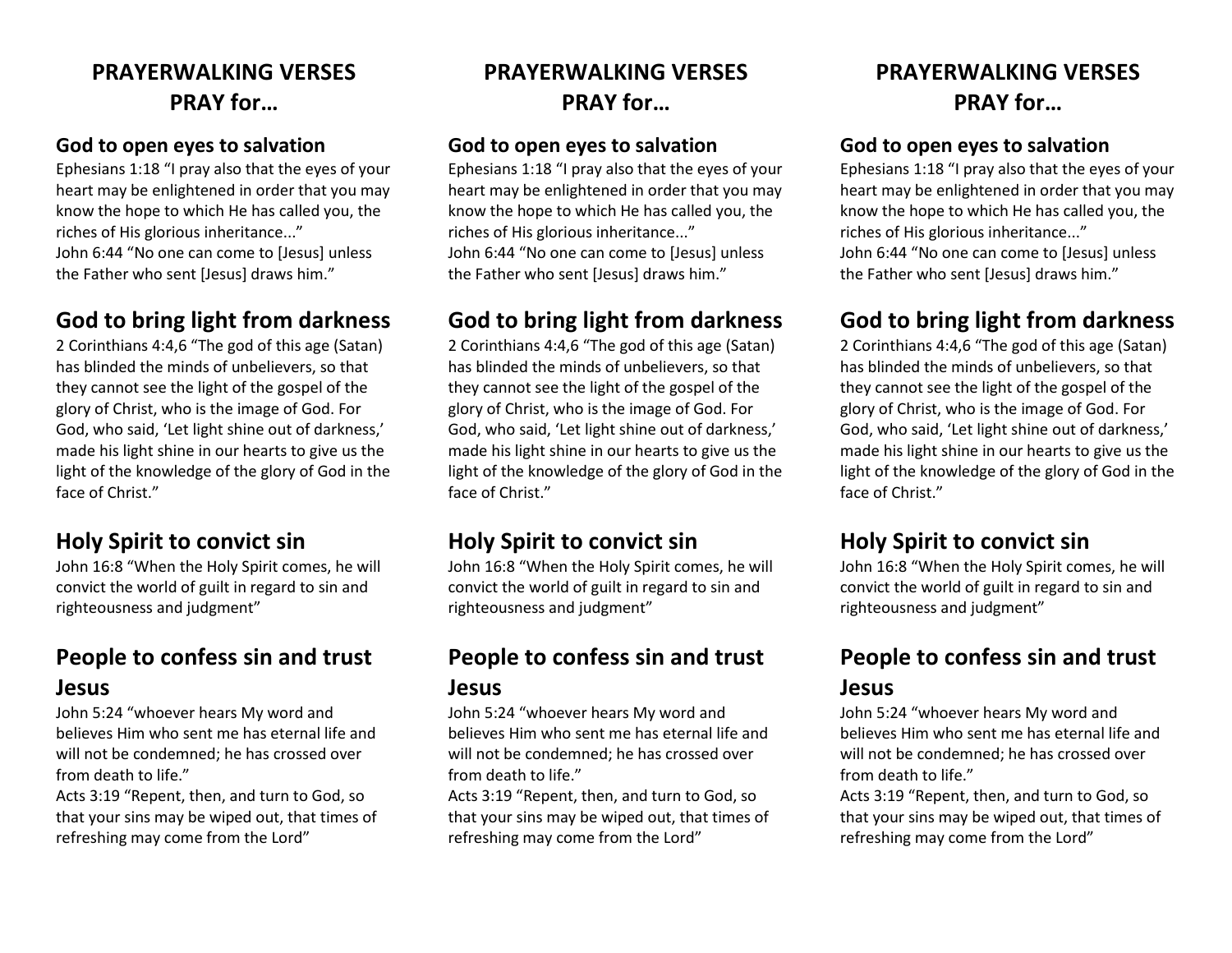#### **SEVERNA PARK BAPTIST CHURCH Pray for Sunday School**

• God's Word to be taught

2 Tim 3:16 "All Scripture is God-breathed and is useful for teaching, rebuking, correcting and training in righteousness

• People to hear & obey

James 1:22 "Do not merely listen to the word, and so deceive yourselves. Do what it says."

• Disciple makers

Matthew 28:19 "Go and make disciples of all nations…

# **Pray for Family Outreach Ministry**

• Children to be saved and grow spiritually Ephesians 1:18 "I pray also that the eyes of your heart may be enlightened in order that you may know the hope to which He has called you, the riches of His glorious inheritance..."

Colossians 2:6 "Just as you received Christ Jesus as Lord, continue to live in Him"

• Families to keep Christ in the home and serve God in a local church

Psalm 78:6 "so the next generation would know [God] even the children yet to be born, and they in turn would tell their children."

• Workers to love and lead

1 Thessalonians 2:8 "We loved you so much that we were delighted to share with you not only the gospel of God but our lives as well, because you had become so dear to us."

• Workers to stay healthy and serve faithfully Romans 12:11 "Never be lacking in zeal, but keep your spiritual fervor, serving the Lord."

### **Pray for Worship services**

• People to thirst for God and not heart idols Psalm 42:2 "My soul thirsts for God, for the living God. When can I go and meet with God?"

### **Pray for Witnessing opportunities**

2 Corinthians 5:20 "We are therefore Christ's ambassadors, as though God were making his appeal through us.

#### **SEVERNA PARK BAPTIST CHURCH Pray for Sunday School**

• God's Word to be taught

2 Tim 3:16 "All Scripture is God-breathed and is useful for teaching, rebuking, correcting and training in righteousness

• People to hear & obey

James 1:22 "Do not merely listen to the word, and so deceive yourselves. Do what it says."

• Disciple makers

Matthew 28:19 "Go and make disciples of all nations…

### **Pray for Family Outreach Ministry**

• Children to be saved and grow spiritually Ephesians 1:18 "I pray also that the eyes of your heart may be enlightened in order that you may know the hope to which He has called you, the riches of His glorious inheritance..."

Colossians 2:6 "Just as you received Christ Jesus as Lord, continue to live in Him"

• Families to keep Christ in the home and serve God in a local church

Psalm 78:6 "so the next generation would know [God] even the children yet to be born, and they in turn would tell their children."

• Workers to love and lead

1 Thessalonians 2:8 "We loved you so much that we were delighted to share with you not only the gospel of God but our lives as well, because you had become so dear to us."

• Workers to stay healthy and serve faithfully Romans 12:11 "Never be lacking in zeal, but keep your spiritual fervor, serving the Lord."

### **Pray for Worship services**

• People to thirst for God and not heart idols Psalm 42:2 "My soul thirsts for God, for the living God. When can I go and meet with God?"

### **Pray for Witnessing opportunities**

2 Corinthians 5:20 "We are therefore Christ's ambassadors, as though God were making his appeal through us.

#### **SEVERNA PARK BAPTIST CHURCH Pray for Sunday School**

• God's Word to be taught

2 Tim 3:16 "All Scripture is God-breathed and is useful for teaching, rebuking, correcting and training in righteousness

• People to hear & obey

James 1:22 "Do not merely listen to the word, and so deceive yourselves. Do what it says."

• Disciple makers

Matthew 28:19 "Go and make disciples of all nations…

### **Pray for Family Outreach Ministry**

• Children to be saved and grow spiritually Ephesians 1:18 "I pray also that the eyes of your heart may be enlightened in order that you may know the hope to which He has called you, the riches of His glorious inheritance..."

Colossians 2:6 "Just as you received Christ Jesus as Lord, continue to live in Him"

• Families to keep Christ in the home and serve God in a local church

Psalm 78:6 "so the next generation would know [God] even the children yet to be born, and they in turn would tell their children."

• Workers to love and lead

1 Thessalonians 2:8 "We loved you so much that we were delighted to share with you not only the gospel of God but our lives as well, because you had become so dear to us."

• Workers to stay healthy and serve faithfully Romans 12:11 "Never be lacking in zeal, but keep your spiritual fervor, serving the Lord."

#### **Pray for Worship services**

• People to thirst for God and not heart idols Psalm 42:2 "My soul thirsts for God, for the living God. When can I go and meet with God?"

### **Pray for Witnessing opportunities**

2 Corinthians 5:20 "We are therefore Christ's ambassadors, as though God were making his appeal through us.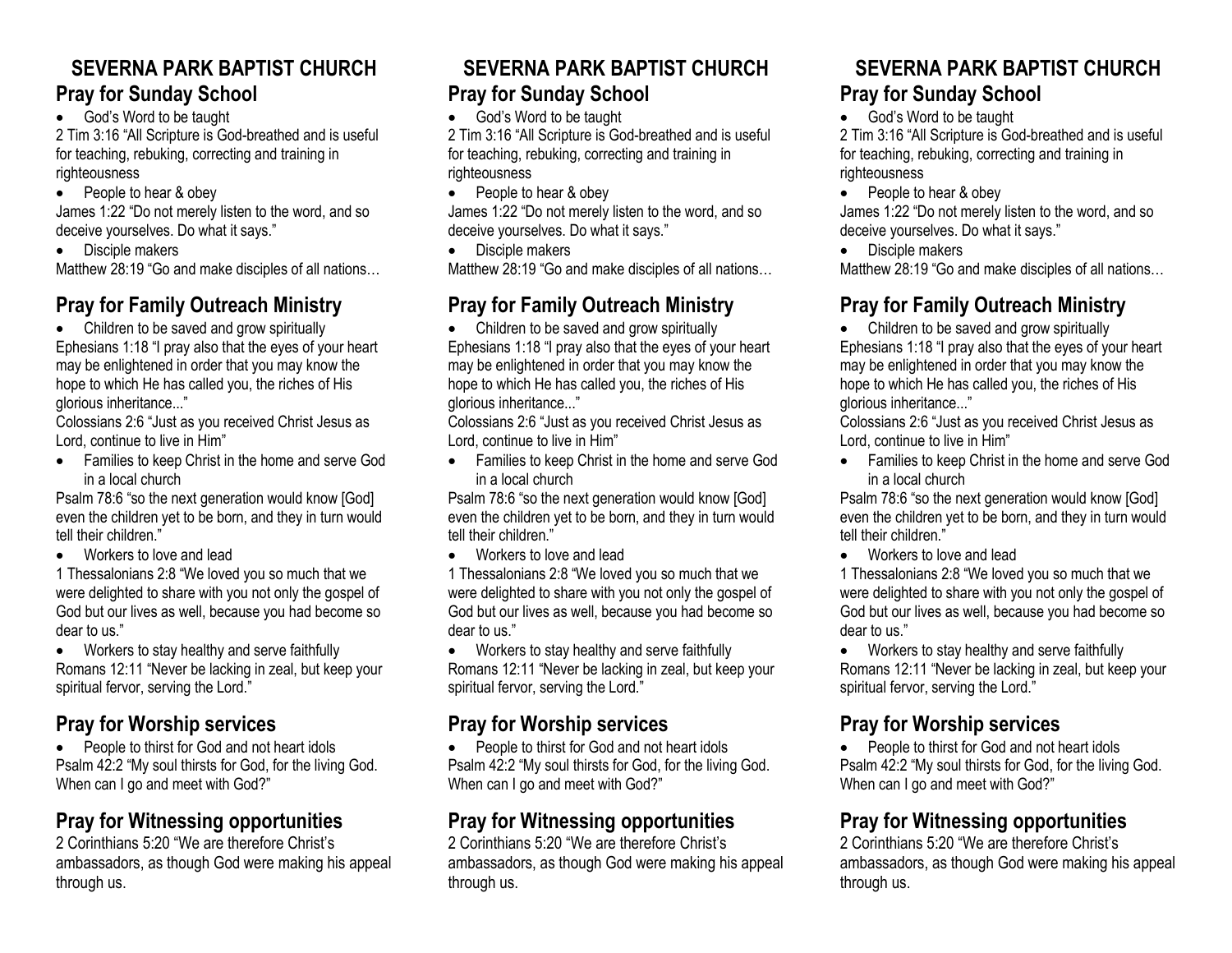# **PRAYERWALKING BASICS**

*1 Thessalonians 5:17 "pray continually [without ceasing]"*

*Colossians 4:2 "Devote yourselves to prayer, being watchful and thankful."*

*Psalms 126:5-6* "Those who sow in tears shall reap with shouts of joy! He who goes out weeping, bearing the seed for sowing, shall come home with shouts of joy, bringing his sheaves with him."

#### **Prayerwalking is praying with vision.**

- $\Diamond$  It is praying on-site with insight, seeing people as God sees them.
- $\Diamond$  Praying nearer results in praying dearer and clearer. Compassion, sympathy and even empathy are developed when a community has actual names, faces and homes.
- $\Diamond$  Pray using your senses. Be aware of sounds, sights and smells to inform you about people and needs. Keep your eyes open. Make mental or written notes about significant things you encounter that will give you insight on what God is doing or how God may want to reach people.

### **Prayerwalking is praying intentionally**

- $\Diamond$  Use Scriptural prayer prompts to guide your praying.
- $\Diamond$  Use maps to guide direction.

### **Prayerwalking is praying missionally.**

 $\Diamond$  Entering neighborhoods to pray means seeking to invest and learn how best to communicate the gospel to those residents.

#### **Prayerwalking praying openly.**

- $\Diamond$  Believers incarnate and invite the presence of God into communities.
- $\Diamond$  Though you will be seen the goal is not to make a scene. Be respectful of people & property. Walking on roads & sidewalks rather than lawns. In hanging doorknob bags do not place inside mailboxes, hang in a respectful & visible place if not on front door knob.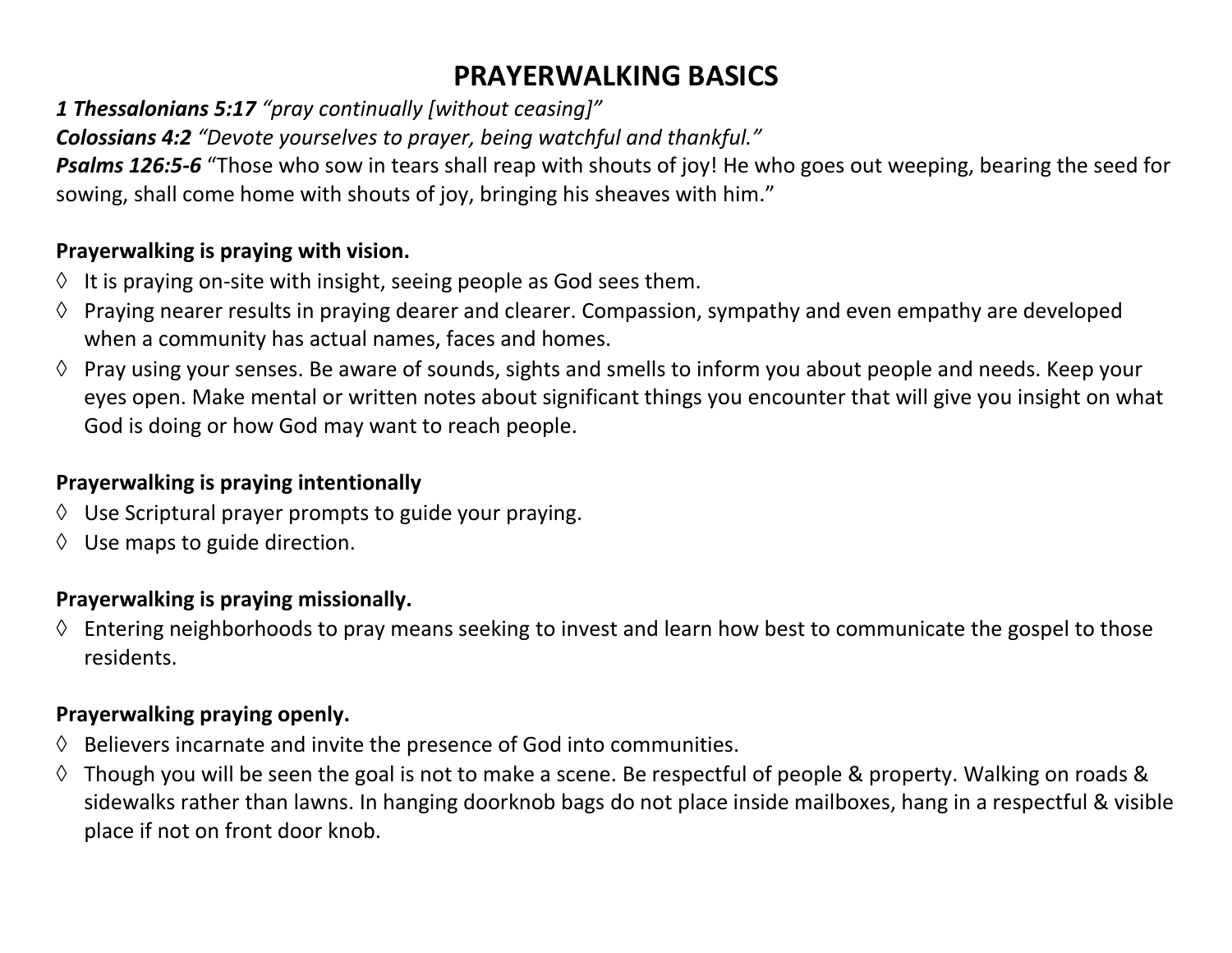#### <http://www.crosswalk.com/faith/prayer/on-alert-as-watchmen-for-your-city.html>

"A watchman on the wall does many things. He carefully watches what is happening and alerts the community when good ambassadors approach the city… A watchman also warns the city far in advance when an enemy approaches. He sounds an alarm to awaken the people because he knows 'to forewarn them is to alert and arm them.' Then they quickly can rally to take their stand on the wall against the enemy before he wrongfully tries to enter into the city." - James Goll

#### Dear intercessors,

Did you know that prayer changes the atmosphere of your city? If there was ever a time when we needed to be on alert for our cities and pray day and night for our neighborhoods, it is now. Too many evil things are happening at an increasing rate. We have the secret of prayer and God's presence that can touch our cities and ward off the evil intent of the enemy. Prayer is much more powerful than we realize. It can release the power of God and His anointing in even the darkest of places.

In praying for our city we welcome and honor the Holy Spirit, asking Him to lead us in our prayer time. We need to pray by the power and at the initiation of the Holy Spirit. We can't do it ourselves [\(John 5:19\)](http://www.biblestudytools.com/search/?t=nas&q=joh+5:19-19). Sometimes He whispers to us with an impression in our heart as to what to pray. Sometimes He directs us to specific Scriptures to pray. We need to be watchful and attentive to the Spirit's leading [\(1 Peter 4:7;](http://www.biblestudytools.com/search/?t=nas&q=1pe+4:7-7) [Ephesians 6:18\)](http://www.biblestudytools.com/search/?t=nas&q=eph+6:18-18). We ask the Lord what He is doing and listen. We spend time in worship when we come into God's presence.

It's almost like putting up the sail in a boat on a lake when the weather is calm. Suddenly the sail catches the wind even with the most gentle breeze, and the boat begins to move. We position our heart to listen carefully for the knowledge of His will; then we pray it back to Him. Many times God's leading is like a whisper. Sometimes the action God wants us to take is prayer for protection. Sometimes it is reaching out in love to a needy person in the inner city.

Prayer is one of the best ways to protect our cities. This is going to be a necessity in the coming days. Through prayer and intercession we can pray into the atmosphere of heaven and bring heaven's will to earth, praying the Kingdom of God on earth as it is in heaven. The word used for intercession in the Bible is "paga." This word can also be translated as "boundary." Through prayer we can build boundaries of protection around our cities. Through united prayer, we can protect God's purposes and plans for our cities.

What is the central dream of your city? What is the plan or purpose of God for your city?

God has a good plan for your city, but the enemy has an evil plan. God anticipated your city and planned it. Your city does have a divine purpose; there is the need to cry out to Him for the fulfillment of that purpose. You need to protect the dream of God for your city through prayer.

"Protection is an important aspect of the watchman anointing. Watchmen are guards, bodyguards, doorkeepers and, generally speaking, those who protect by covering in prayer." - Dutch Sheets

We used to live in the city of Virginia Beach, very close to the Atlantic Ocean. Often we were threatened by possible hurricanes that occasionally came up the east coast of the United States. I remember a time when a group of Christian leaders, made up of [pastors](http://www.crosswalk.com/church/pastors-or-leadership/) and intercessors, decided that